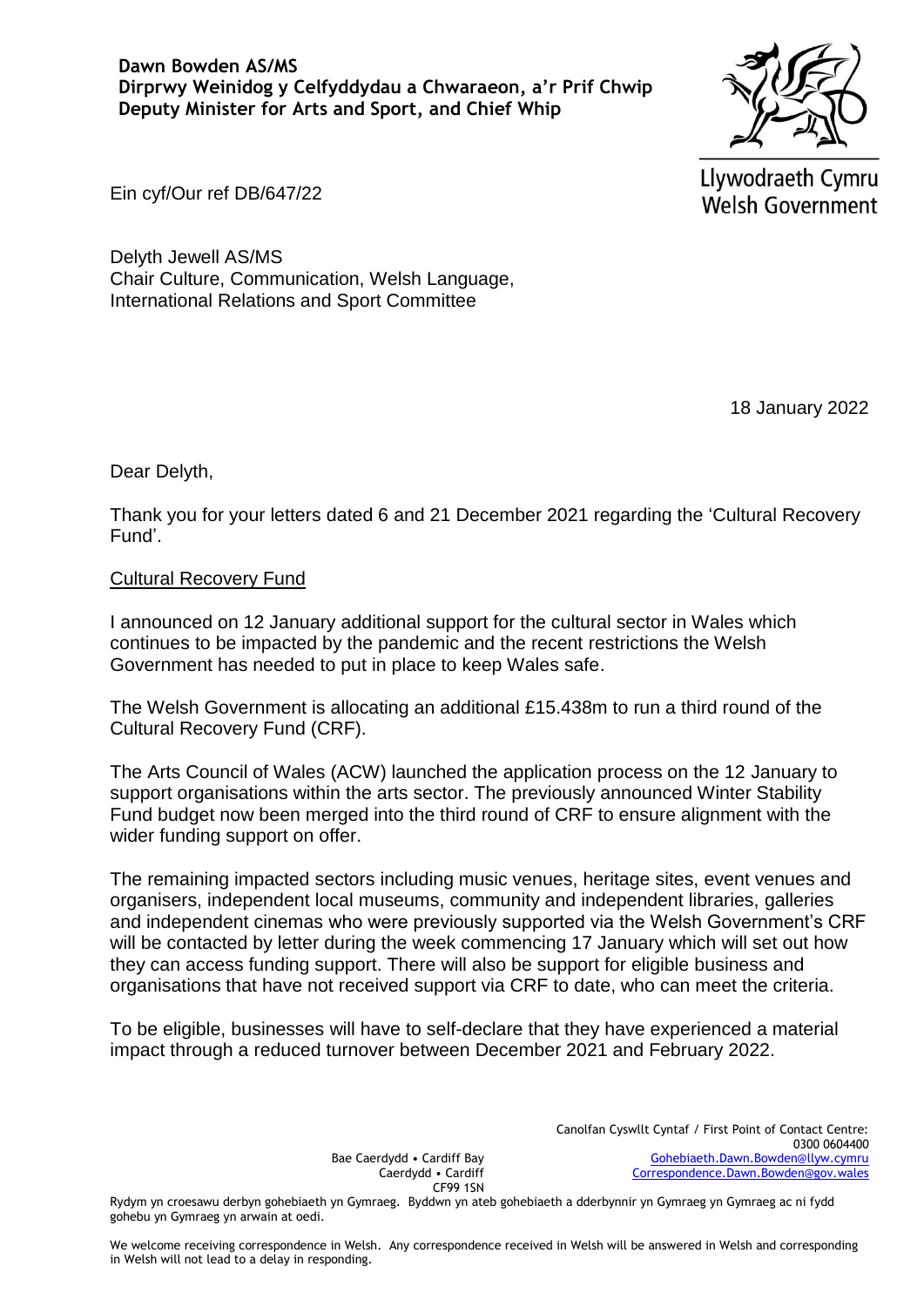We are also clear on the impact the current restrictions are having on our creative freelance community and are looking to increase our level of support to them. Details on this will follow in due course.

Following discussions with partners, industry and trade unions, we have doubled (to £1,000) the Emergency Business Fund grant award available for qualifying sole traders, freelancers and taxi drivers who do not pay rates.

The discretionary fund offers a one-off payment to those freelancers who are most impacted by the cancellation or postponement of activity because of the Alert level 2 restrictions in Wales. The fund is to focus on those freelancers who have lost income in performing arts and wider community engagement roles that would have experienced cancellation or deferral of performances, exhibitions and shows. We do not expect freelancers who work in sectors not impacted by the Alert level 2 restrictions to apply to this fund.

This third round builds on the previous support, where across both phases of the CRF we have provided £93m of funding which has supported business, organisations and individuals in the key cultural sectors.

## Covid Pass

This decision to implement a Covid pass in Wales was not taken lightly and cultural venues were included because they are indoors and they see large numbers of people congregating closely together for prolonged periods of time. As we know the longer large numbers of people are close together, especially indoors, the greater the risk of transmission.

The use of the [NHS Covid Pass or a negative lateral flow test](https://gov.wales/covid-pass-guidance-businesses-and-events-html) for cinemas, theatres and concert halls is required by law in Wales. Ministers have made their expectations to venues and events in Wales clear within the published [guidance.](https://gov.wales/covid-pass-guidance-businesses-and-events-html) We have received positive feedback on the implementation of the Covid pass, however, we will continue to monitor implementation and will make changes to the guidance, if necessary.

The Welsh Government will continue to support businesses operating the Covid pass, as we supported their initial implementation. This will include stakeholder meetings, guidance, FAQs and the provision of communications materials.

We undertook extensive communications to announce and promote the extension of Covid passes to cinemas, theatres and concert halls. There was wide media coverage and social media activity to promote the policy before it was implemented and we have continued to promote awareness through all our communications channels.

Alongside this activity, updated assets such as posters for stakeholders to download and use were created, guidance was revised and a promotional pack was published on gov.wales. Please see links below:

- NHS Covid Pass communication assets here: [Published Assets \(assetbank](https://eur01.safelinks.protection.outlook.com/?url=https%3A%2F%2Fwales.assetbank-server.com%2Fassetbank-wales%2Fimages%2Fassetbox%2F196c46e8-b05d-479d-b38c-6380cdc2cb6b%2Fassetbox.html&data=04%7C01%7CLeon.Griffiths%40Gov.Wales%7C9dad7a0e42c945395bff08d9b5ad09dd%7Ca2cc36c592804ae78887d06dab89216b%7C0%7C0%7C637740577056694117%7CUnknown%7CTWFpbGZsb3d8eyJWIjoiMC4wLjAwMDAiLCJQIjoiV2luMzIiLCJBTiI6Ik1haWwiLCJXVCI6Mn0%3D%7C3000&sdata=JexcCV%2FJcbwavjs1SXA843svXRzyPc5lvXL4VdEU3%2Fs%3D&reserved=0)[server.com\)](https://eur01.safelinks.protection.outlook.com/?url=https%3A%2F%2Fwales.assetbank-server.com%2Fassetbank-wales%2Fimages%2Fassetbox%2F196c46e8-b05d-479d-b38c-6380cdc2cb6b%2Fassetbox.html&data=04%7C01%7CLeon.Griffiths%40Gov.Wales%7C9dad7a0e42c945395bff08d9b5ad09dd%7Ca2cc36c592804ae78887d06dab89216b%7C0%7C0%7C637740577056694117%7CUnknown%7CTWFpbGZsb3d8eyJWIjoiMC4wLjAwMDAiLCJQIjoiV2luMzIiLCJBTiI6Ik1haWwiLCJXVCI6Mn0%3D%7C3000&sdata=JexcCV%2FJcbwavjs1SXA843svXRzyPc5lvXL4VdEU3%2Fs%3D&reserved=0)
- Updated 'How to get your NHS Covid Pass' web page: [www.gov.wales/nhsCovidpass](https://eur01.safelinks.protection.outlook.com/?url=http%3A%2F%2Fwww.gov.wales%2Fnhscovidpass&data=04%7C01%7CLeon.Griffiths%40Gov.Wales%7C9dad7a0e42c945395bff08d9b5ad09dd%7Ca2cc36c592804ae78887d06dab89216b%7C0%7C0%7C637740577056704083%7CUnknown%7CTWFpbGZsb3d8eyJWIjoiMC4wLjAwMDAiLCJQIjoiV2luMzIiLCJBTiI6Ik1haWwiLCJXVCI6Mn0%3D%7C3000&sdata=q0q%2Fs1XkIbNUsYYATqAP75XmDLqFOo2K%2B6UE2DEfBYQ%3D&reserved=0)
- Updated guidance for businesses and events: [https://gov.wales/Covid-pass](https://eur01.safelinks.protection.outlook.com/?url=https%3A%2F%2Fgov.wales%2Fcovid-pass-guidance-businesses-and-events&data=04%7C01%7CLeon.Griffiths%40Gov.Wales%7C9dad7a0e42c945395bff08d9b5ad09dd%7Ca2cc36c592804ae78887d06dab89216b%7C0%7C0%7C637740577056704083%7CUnknown%7CTWFpbGZsb3d8eyJWIjoiMC4wLjAwMDAiLCJQIjoiV2luMzIiLCJBTiI6Ik1haWwiLCJXVCI6Mn0%3D%7C3000&sdata=eHMti5Dx7Pqkj6l44LPoEr2jiavVeqlIztvPUWPaIWM%3D&reserved=0)[guidance-businesses-and-events](https://eur01.safelinks.protection.outlook.com/?url=https%3A%2F%2Fgov.wales%2Fcovid-pass-guidance-businesses-and-events&data=04%7C01%7CLeon.Griffiths%40Gov.Wales%7C9dad7a0e42c945395bff08d9b5ad09dd%7Ca2cc36c592804ae78887d06dab89216b%7C0%7C0%7C637740577056704083%7CUnknown%7CTWFpbGZsb3d8eyJWIjoiMC4wLjAwMDAiLCJQIjoiV2luMzIiLCJBTiI6Ik1haWwiLCJXVCI6Mn0%3D%7C3000&sdata=eHMti5Dx7Pqkj6l44LPoEr2jiavVeqlIztvPUWPaIWM%3D&reserved=0)